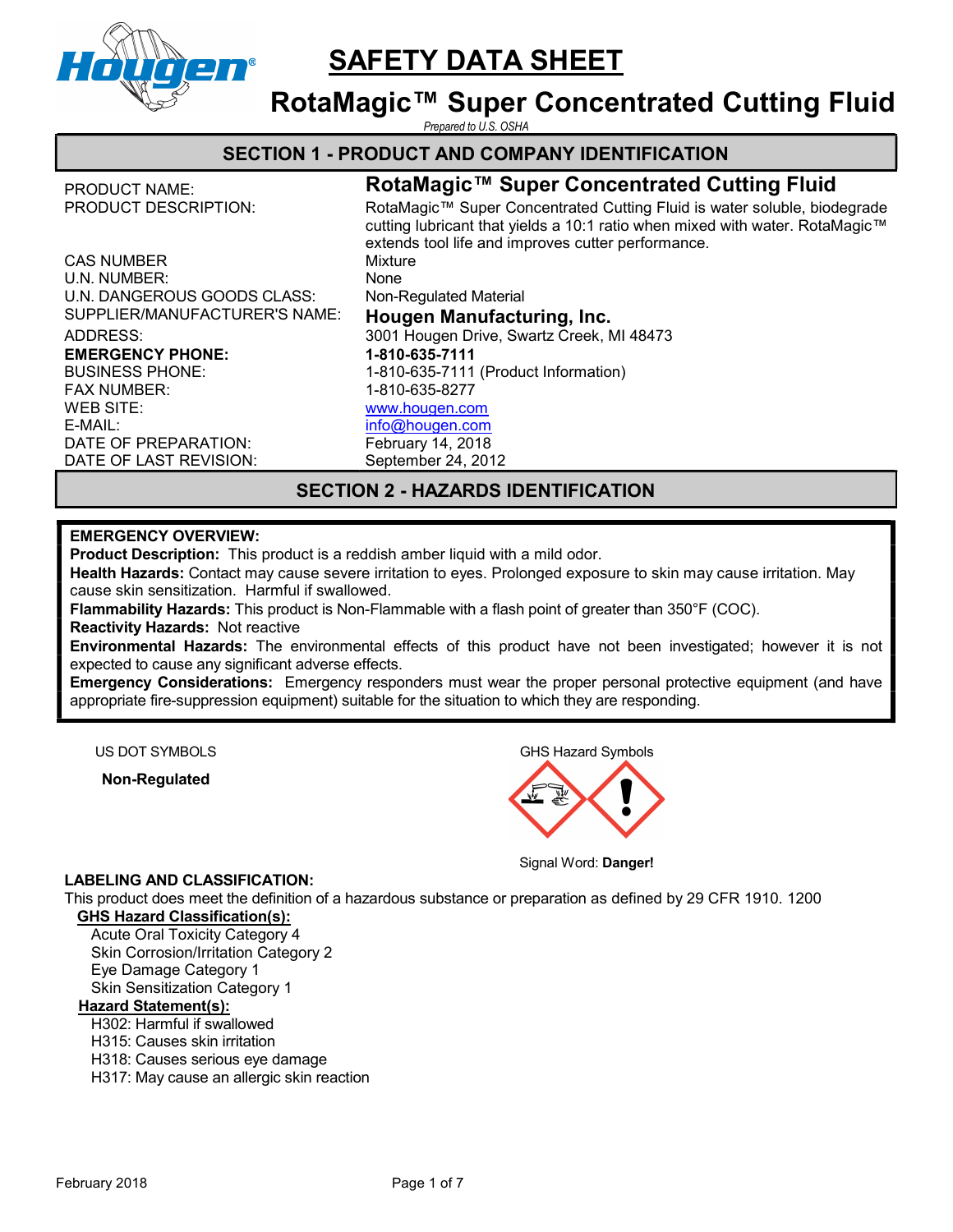

# RotaMagic™ Super Concentrated Cutting Fluid

#### Prevention Statement(s):

P261: Avoid breathing dust/fume/gas/mist/vapours/spray.

P264: Wash hands thoroughly after handling.

P270: Do not eat, drink or smoke when using this product.

P272: Contaminated work clothing should not be allowed out of the workplace.

P280: Wear protective gloves/ eye protection/ face protection.

#### Response Statement(s):

P301+P312: IF SWALLOWED: Call a POISON CENTER/doctor if you feel unwell.

P330: Rinse mouth.

P302+P352: IF ON SKIN: Wash with plenty of water.

P321: Specific treatment (See Section 4 of this SDS).

P333+P313: If skin irritation or rash occurs: Get medical advice/attention.

P362+P364: Take off contaminated clothing and wash it before reuse.

P305+P351+P338: IF IN EYES: Rinse cautiously with water for several minutes. Remove contact lenses, if present and easy to do. Continue rinsing.

P310: Immediately call a POISON CENTER/doctor.

### Storage Statement(s):

None applicable

#### Disposal Statement(s):

P501: Dispose of contents / container in accordance with local/regional/national/international regulations.

### OTHER HAZARDS

#### None applicable

# SECTION 3 - COMPOSITION and INFORMATION ON INGREDIENTS

| <b>HAZARDOUS INGREDIENTS:</b>                                                                                                                                                                                                                                                                                                                                               | CAS#         | <b>EINECS#</b>      | ICSC#      | WT <sub>%</sub> | <b>HAZARD CLASSIFICATION:</b>                               |
|-----------------------------------------------------------------------------------------------------------------------------------------------------------------------------------------------------------------------------------------------------------------------------------------------------------------------------------------------------------------------------|--------------|---------------------|------------|-----------------|-------------------------------------------------------------|
| Proprietary *                                                                                                                                                                                                                                                                                                                                                               | Trade Secret | <b>Trade Secret</b> | Not Listed | $10 - 20%$      | SKIN IRRIT CAT 2, EYE IRRIT CAT 2,<br>AQUATIC CHRONIC CAT 3 |
| Proprietary *                                                                                                                                                                                                                                                                                                                                                               | Trade Secret | <b>Trade Secret</b> | Not Listed | <5%             | SKIN CORR CAT 1                                             |
| Proprietary *                                                                                                                                                                                                                                                                                                                                                               | Trade Secret | Trade Secret        | Not Listed | $< 5\%$         | ACUTE TOX CAT 4, SKIN SENS CAT 1                            |
| Balance of other ingredients are non-hazardous or less than 1% in concentration (or 0.1% for<br>carcinogens, reproductive toxins, or respiratory sensitizers).                                                                                                                                                                                                              |              |                     |            |                 |                                                             |
| * Proprietary ingredients are Company Trade Secret - Business Confidential. Hougen is withholding the specific chemical identity under<br>Note<br>provision of the OSHA Hazard Communication Rule Trade Secrets (1910.1200(i)(1)). The specific chemical identity will be made<br>available to health professionals in accordance with 29 CFR 1910.1200 (i)(1) (2) (3) (4). |              |                     |            |                 |                                                             |

# SECTION 4 - FIRST-AID MEASURES

EYE CONTACT: If product enters the eyes, open eyes while under gentle running water for at least 15 minutes. Seek medical attention if irritation or blurred vision occurs.

**SKIN CONTACT:** Wash skin thoroughly after handling. Seek medical attention if irritation develops and persists.

INHALATION: If breathing becomes difficult, remove victim to fresh air. If necessary, use artificial respiration to support vital functions. Seek medical attention if breathing dificulty continues.

INGESTION: If product is swallowed, call physician or poison control center for most current information. If professional advice is not available, do not induce vomiting. Never induce vomiting or give diluents (milk or water) to someone who is unconscious, having convulsions, or who cannot swallow. Seek medical advice. Take a copy of the label and/or MSDS with the victim to the health professional.

MEDICAL CONDITIONS AGGRAVATED BY EXPOSURE: None Known

RECOMMENDATIONS TO PHYSICIANS: Treat symptoms and reduce over-exposure.

## SECTION 5 - FIRE-FIGHTING MEASURES

# **FLASH POINT:**  $>350^{\circ}F$

AUTOIGNITION TEMPERATURE: Not Established

FLAMMABLE LIMITS (in air by volume, %): Lower (LEL): Not Established Upper (UEL): Not Established FIRE EXTINGUISHING MATERIALS: As appropriate for surrounding fire. Carbon dioxide, foam, dry chemical, halon, water spray.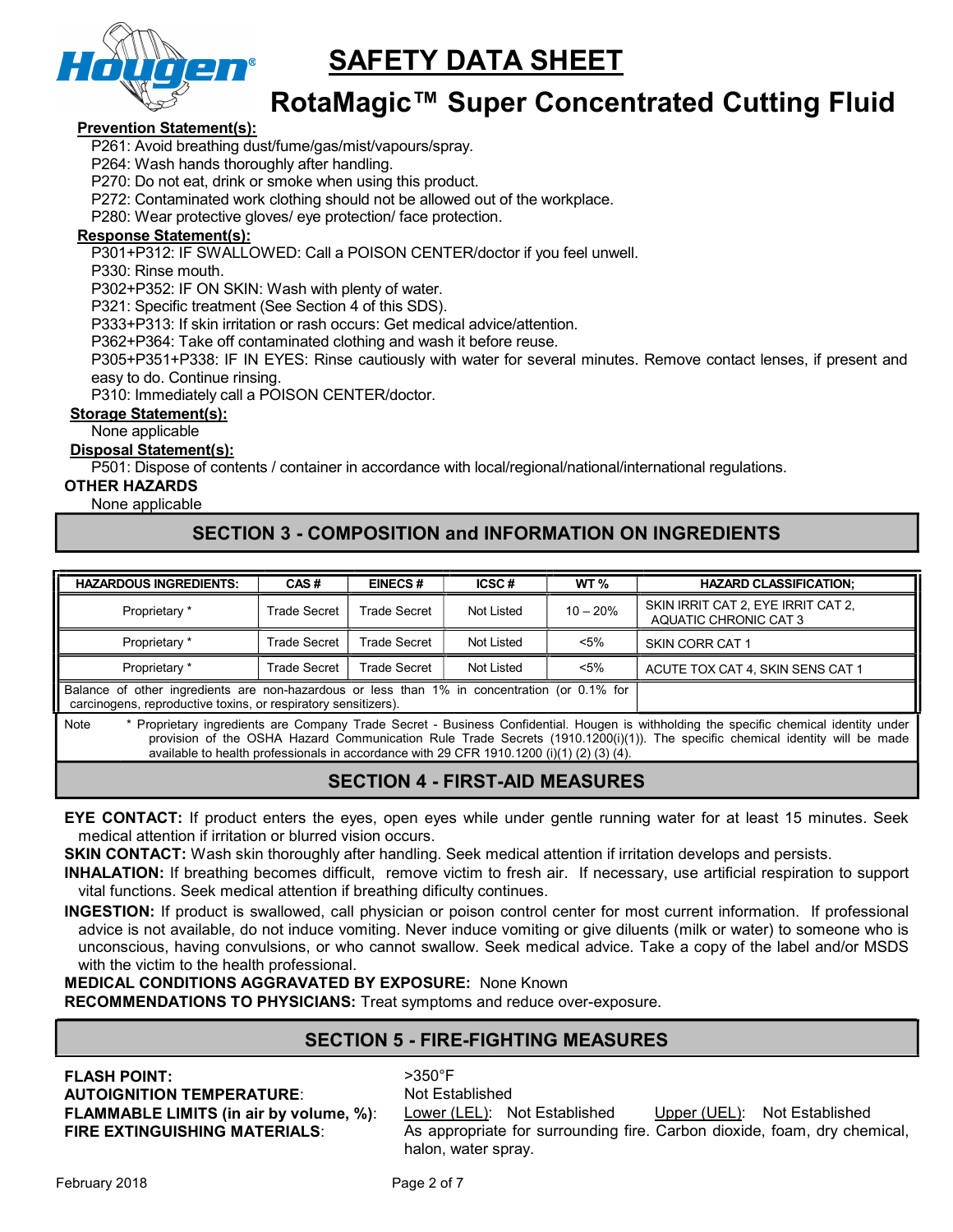

# RotaMagic™ Super Concentrated Cutting Fluid

UNUSUAL FIRE AND EXPLOSION This product is has no known fire or explosion hazards. HAZARDS:

Explosion Sensitivity to Mechanical Impact: Not Sensitive. Explosion Sensitivity to Static Discharge: Not Sensitive

SPECIAL FIRE-FIGHTING PROCEDURES: Incipient fire responders should wear eye protection. Structural firefighters must wear Self-Contained Breathing Apparatus and full protective equipment. Isolate materials not yet involved in the fire and protect personnel. Move containers from fire area if this can be done without risk; otherwise, cool with carefully applied water spray. If possible, prevent runoff water from entering storm drains, bodies of water, or other environmentally sensitive areas.

# SECTION 6 - ACCIDENTAL RELEASE MEASURES

### PERSONAL PRECAUTIONS, PROTECTIVE EQUIPMENT AND EMERGENCY PROCEDURES:

To prevent skin and eye contact under the foreseeable conditions of use, wear appropriate protective clothing and safety eyewear. When handling, do not eat, drink, or smoke. Wash thoroughly after handling. Handle in a wellventilated work area.

#### ENVIRONMENTAL PRECAUTIONS:

If possible, prevent entry to sewers, storm drains, surface waters, and soils.

#### SPILL AND LEAK RESPONSE:

Spilled product should be removed immediately to avoid formation of dust. Remove by mechanical means (i.e. vacuuming). Dilute remainder with plenty of water (avoid formation of aerosols). Ensure sufficient ventilation. Wash contaminated clothing.

### SECTION 7 - HANDLING and STORAGE

#### PRECAUTIONS FOR SAFE HANDLING:

To prevent skin and eye contact under the foreseeable conditions of use, wear appropriate protective clothing and safety eyewear. When handling, do not eat, drink, or smoke. Wash thoroughly after handling.

#### STORAGE AND HANDLING PRACTICES:

Keep away from incompatible materials. Keep in a dry, well-ventilated area in closed containers. Protect containers from physical damage.

### SPECIFIC USES:

See Section 1.2.

# SECTION 8 - EXPOSURE CONTROLS - PERSONAL PROTECTION

#### EXPOSURE LIMITS/GUIDELINES:

| <b>Chemical Name</b> | CAS#                | <b>TWA</b><br>ACGIH | TWA<br>OSHA | <b>WEEL</b>       |
|----------------------|---------------------|---------------------|-------------|-------------------|
| All Ingredients      | All<br>∟isted above | Not Listed          | Not Listed  | <b>Not Listed</b> |

Currently, International exposure limits are not established for the components of this product. Please check with competent authority in each country for the most recent limits in place.

VENTILATION AND ENGINEERING CONTROLS: Use with adequate ventilation to ensure exposure levels are maintained below the limits provided above. Use local exhaust ventilation to control airborne dust.

The following information on appropriate Personal Protective Equipment is provided to assist employers in complying with OSHA regulations found in 29 CFR Subpart I (beginning at 1910.132) or equivalent standard of Canada, or standards of EU member states (including EN 149 for respiratory PPE, and EN 166 for face/eye protection), and those of Japan. Please reference applicable regulations and standards for relevant details.

RESPIRATORY PROTECTION: Not normally required when using this product. Maintain airborne contaminant concentrations below guidelines listed above, if applicable. If necessary, use only respiratory protection authorized in the U.S. Federal OSHA Respiratory Protection Standard (29 CFR 1910.134), equivalent U.S. State standards, Canadian CSA Standard Z94.4-93, the European Standard EN149, or EU member states.

EYE PROTECTION: Safety glasses as appropriate to prevent eye contact. If necessary, refer to U.S. OSHA 29 CFR 1910.133 or appropriate Canadian Standards.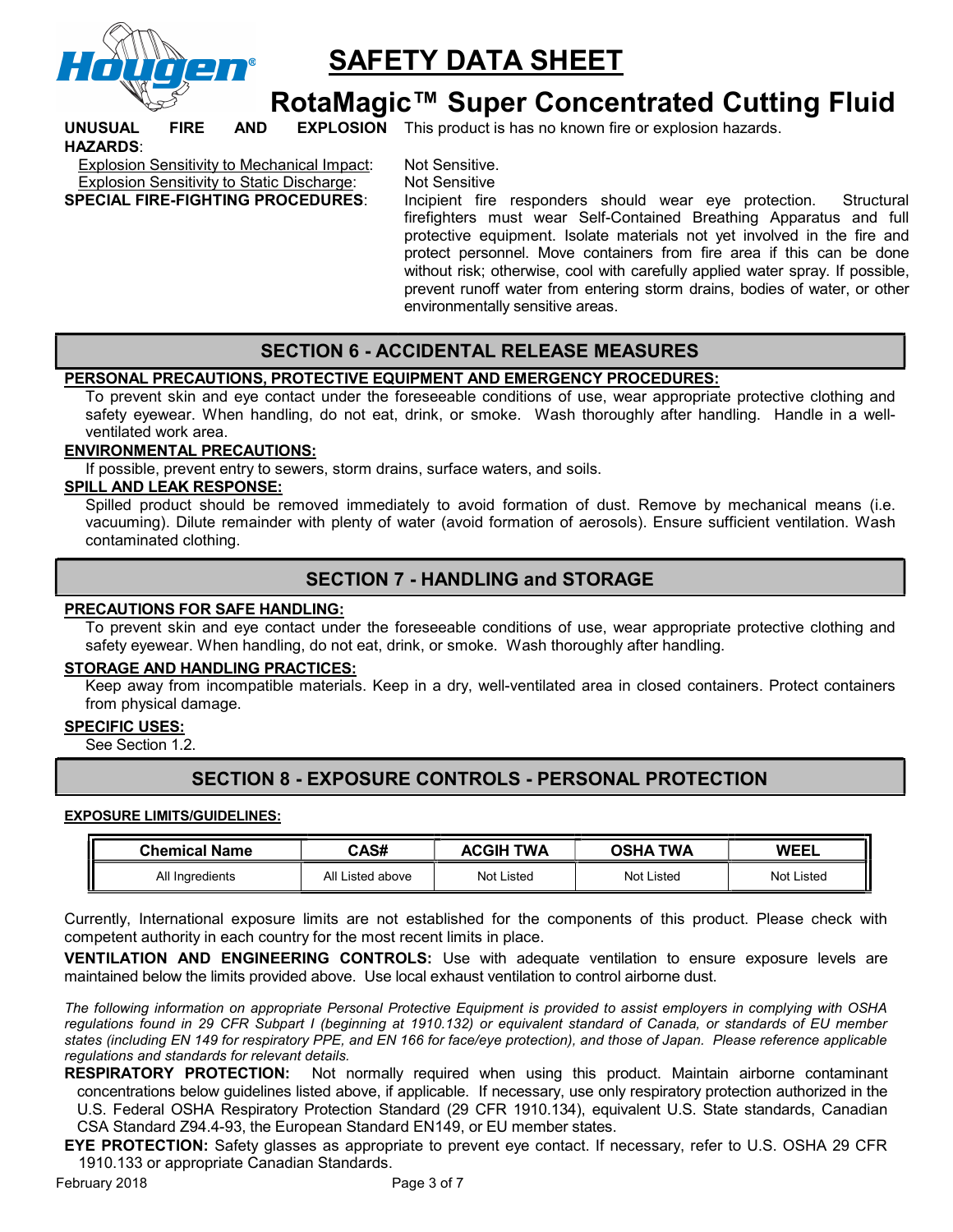

# RotaMagic™ Super Concentrated Cutting Fluid

SKIN PROTECTION: Chemical resistant gloves to prevent skin contact when using this product. If necessary, refer to U.S. OSHA 29 CFR 1910.138 or appropriate Standards of Canada, or appropriate Standards of the EU, Australian Standards, or relevant Japanese Standards.

## SECTION 9 - PHYSICAL and CHEMICAL PROPERTIES

PHYSICAL STATE: Liquid APPEARANCE & ODOR: Reddish amber liquid with a mild odor. **ODOR THRESHOLD (PPM):** Mild VAPOR PRESSURE (mmHg): Not Available VAPOR DENSITY: 1 EVAPORATION RATE (nBuAc = 1): Not Available BOILING POINT (C°):<br>
FREEZING POINT (C°):<br>
FREEZING POINT (C°): FREEZING POINT (C°): **pH:** 8.8 SPECIFIC GRAVITY 20°C: (WATER =1) 1.087 SOLUBILITY IN WATER (%) Complete

## SECTION 10 - STABILITY and REACTIVITY

REACTIVITY: No specific data available. STABILITY: Product is stable DECOMPOSITION PRODUCTS: When heated to decomposition this product produces carbon oxides. MATERIALS WITH WHICH SUBSTANCE IS INCOMPATIBLE: Nitrates and nitrating agents HAZARDOUS POLYMERIZATION: Will not occur. CONDITIONS TO AVOID: Incompatible materials

## SECTION 11 - TOXICOLOGICAL INFORMATION

TOXICITY DATA: Toxicity data is not available for this product:

No LD50 Data Available

| Acute toxicity                    | Acute Toxicity Category 4 (Oral)                                 |
|-----------------------------------|------------------------------------------------------------------|
| Skin corrosion / irritation       | <b>Skin Irritation Category 2</b>                                |
| Serious eye damage / irritation   | Eye Damage Category 1                                            |
| Respiratory or skin sensitization | <b>Skin Sensitization Category 1</b>                             |
| Germ cell mutagenicity            | Based on available data, the classification criteria are not met |
| Carcinogenicity                   | Based on available data, the classification criteria are not met |
| Reproductive toxicity             | Based on available data, the classification criteria are not met |
| STOT-single exposure              | Based on available data, the classification criteria are not met |
| STOT-repeated exposure            | Based on available data, the classification criteria are not met |
| Aspiration hazard                 | Based on available data, the classification criteria are not met |

SUSPECTED CANCER AGENT: None of the ingredients are found on the following lists: FEDERAL OSHA Z LIST, NTP, CAL/OSHA, IARC and therefore is not considered to be, nor suspected to be a cancer-causing agent by these agencies. IRRITANCY OF PRODUCT: Contact with this product can be irritating to exposed skin, respiratory system and eyes.

SENSITIZATION OF PRODUCT: This product contains an ingredient that is considered a skin sensitizer.

REPRODUCTIVE TOXICITY INFORMATION: No information concerning the effects of this product and its components on the human reproductive system.

## SECTION 12 - ECOLOGICAL INFORMATION

ALL WORK PRACTICES MUST BE AIMED AT ELIMINATING ENVIRONMENTAL CONTAMINATION.

ENVIRONMENTAL STABILITY: No specific data is available for this product, however this product is expected to be readily biodegradable

EFFECT OF MATERIAL ON PLANTS or ANIMALS: No evidence is currently available on this product's effects on plants or animals.

EFFECT OF CHEMICAL ON AQUATIC LIFE: No evidence is currently available on this product's effects on aquatic life.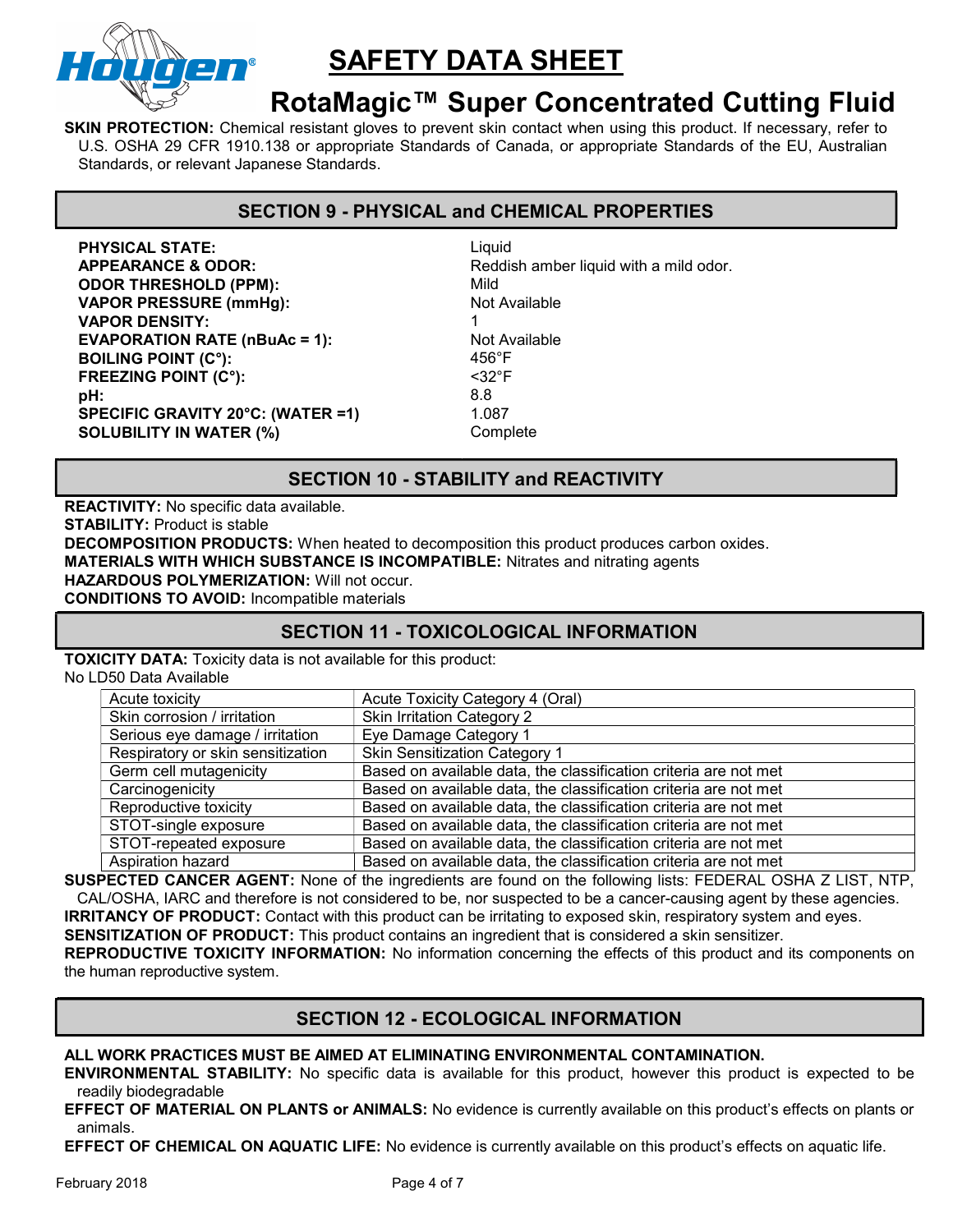

# RotaMagic™ Super Concentrated Cutting Fluid

## SECTION 13 - DISPOSAL CONSIDERATIONS

**PREPARING WASTES FOR DISPOSAL:** Waste disposal must be in accordance with appropriate Federal, State, and local regulations, those of Canada, Australia, EU Member States and Japan.

RCRA WASTE CODE: None listed

EU WASTE CODE: Not Listed

# SECTION 14 - TRANSPORTATION INFORMATION

#### US DOT; IATA; IMO; ADR:

THIS PRODUCT IS NOT CLASSIFIED AS DANGEROUS GOODS AS DEFINED BY 49 CFR 172.101 BY THE U.S. DEPARTMENT OF TRANSPORTATION.

PROPER SHIPPING NAME: Class 55 Cleaning Compound

HAZARD CLASS NUMBER and DESCRIPTION: None

UN IDENTIFICATION NUMBER: None

PACKING GROUP: None

DOT LABEL(S) REQUIRED: None

NORTH AMERICAN EMERGENCY RESPONSE GUIDEBOOK NUMBER (2004): None

MARINE POLLUTANT: This product's ingredients that are not classified by the DOT as a Marine Pollutant (as defined by 49 CFR 172.101, Appendix B)

TRANSPORT CANADA, TRANSPORTATION OF DANGEROUS GOODS REGULATIONS:

This product is not classified as Dangerous Goods, per regulations of Transport Canada.

INTERNATIONAL AIR TRANSPORT ASSOCIATION (IATA):

This product is not classified as Dangerous Goods, by rules of IATA:

INTERNATIONAL MARITIME ORGANIZATION (IMO) DESIGNATION:

This product is not classified as Dangerous Goods by the International Maritime Organization.

EUROPEAN AGREEMENT CONCERNING THE INTERNATIONAL CARRIAGE OF DANGEROUS GOODS BY ROAD (ADR):

This product is not classified by the United Nations Economic Commission for Europe to be dangerous goods. Harmonized Tariff Code Not Listed

# SECTION 15 - REGULATORY INFORMATION

### UNITED STATES REGULATIONS

SARA REPORTING REQUIREMENTS: This product is ingredients are subject to the reporting requirements of Sections 302, 304 and 313 of Title III of the Superfund Amendments and Reauthorization Act., as follows: None

TSCA: All components in this product are listed on the US Toxic Substances Control Act (TSCA) inventory of chemicals.

#### SARA 311/312:

Acute Health: No Chronic No Health: Fire: No Reactivity: No

U.S. SARA THRESHOLD PLANNING QUANTITY: There are no specific Threshold Planning Quantities for this product. The default Federal MSDS submission and inventory requirement filing threshold of 10,000 lb (4,540 kg) may apply, per 40 CFR 370.20.

#### U.S. CERCLA REPORTABLE QUANTITY (RQ): None

CALIFORNIA SAFE DRINKING WATER AND TOXIC ENFORCEMENT ACT (PROPOSITION 65): None of the ingredients are on the California Proposition 65 lists.

#### CANADIAN REGULATIONS:

CANADIAN DSL/NDSL INVENTORY STATUS: All of the components of this product are on the DSL Inventory

CANADIAN ENVIRONMENTAL PROTECTION ACT (CEPA) PRIORITIES SUBSTANCES LISTS: No component of this product is on the CEPA First Priorities Substance Lists.

CANADIAN WHMIS CLASSIFICATION and SYMBOLS: Classified per WHMIS 2015.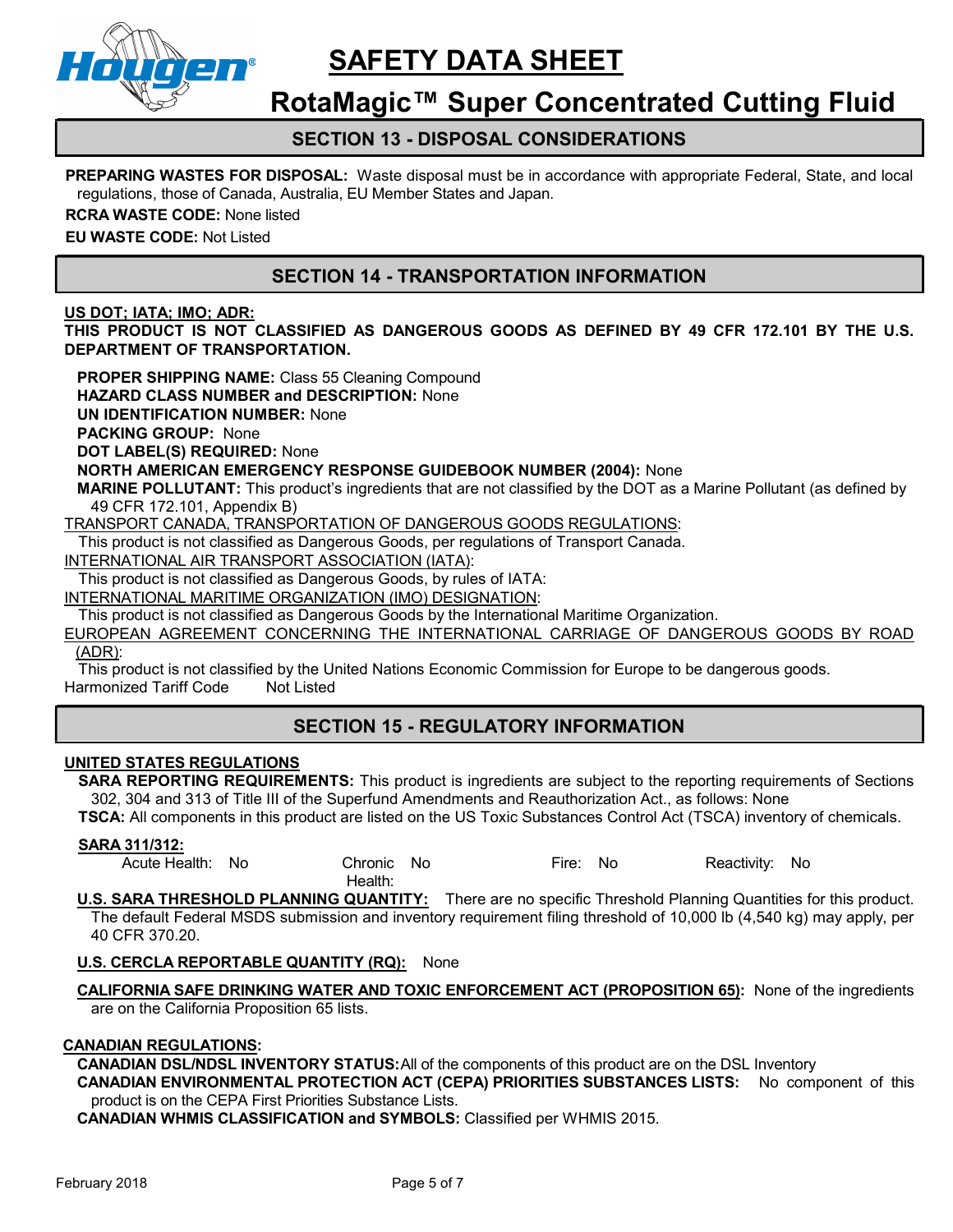

# RotaMagic™ Super Concentrated Cutting Fluid

### EUROPEAN ECONOMIC COMMUNITY INFORMATION:

EU LABELING AND CLASSIFICATION:

Classification of the mixture according to Regulation (EC) No1272/2008. See section 2 for details.

### AUSTRALIAN INFORMATION FOR PRODUCT:

AUSTRALIAN INVENTORY OF CHEMICAL SUBSTANCES (AICS) STATUS: All components of this product are listed on the AICS.

STANDARD FOR THE UNIFORM SCHEDULING OF DRUGS AND POISONS: Not applicable.

#### JAPANESE INFORMATION FOR PRODUCT:

JAPANESE MINISTER OF INTERNATIONAL TRADE AND INDUSTRY (MITI) STATUS: The components of this product are not listed as Class I Specified Chemical Substances, Class II Specified Chemical Substances, or Designated Chemical Substances by the Japanese MITI.

#### INTERNATIONAL CHEMICAL INVENTORIES:

Listing of the components on individual country Chemical Inventories is as follows:

| Asia-Pac:                                                           | Listed or Exempt |
|---------------------------------------------------------------------|------------------|
| Australian Inventory of Chemical Substances (AICS):                 | Listed or Exempt |
| Korean Existing Chemicals List (ECL):                               | Listed or Exempt |
| Japanese Existing National Inventory of Chemical Substances (ENCS): | Listed or Exempt |
| Philippines Inventory if Chemicals and Chemical Substances (PICCS): | Listed or Exempt |
| <b>Swiss Giftliste List of Toxic Substances:</b>                    | Listed or Exempt |
| U.S. TSCA:                                                          | Listed or Exempt |
|                                                                     |                  |

# SECTION 16 - OTHER INFORMATION

#### HMIS Rating (Scale 0-4)

### NFPA Rating (Scale 0-4)

Health hazard: 2 Flammability: 0 Physical Hazard: 0 Health hazard: 2 Flammability: 0 Physical Hazard: 0

### Caution: HMIS and NFPA ratings are based on a 0-4 rating scale

0= Minimal Hazard 1= Slight 2= Moderate 3= High 4= Extreme

### Abbreviations and acronyms

| ACGIH              | American Conference of Governmental Industrial Hygienists                   |
|--------------------|-----------------------------------------------------------------------------|
| <b>CFR</b>         | Code of Federal Regulations                                                 |
| DOT                | <b>Federal Department of Transportation</b>                                 |
| <b>GHS</b>         | The Globally Harmonized System of Classification and Labelling of Chemicals |
| <b>HMIS</b>        | <b>Hazardous Material Identification System</b>                             |
| <b>HCS</b>         | <b>Hazard Communication Standard</b>                                        |
| <b>IARC</b>        | International Agency for Research on Cancer                                 |
| <i><b>IATA</b></i> | The International Air Transport Association                                 |
| <b>ICAO</b>        | The International Civil Aviation Organization                               |
| <i><b>IMDG</b></i> | <b>International Maritime Dangerous Goods</b>                               |
| <b>IMO</b>         | International Maritime Organization                                         |
| <b>LD50/LC50</b>   | Lethal Concentration/Dose, 50 percent                                       |
| <b>NFPA</b>        | <b>National Fire Protection Association</b>                                 |
| <b>NIOSH</b>       | National Institute for Occupational Safety and Health                       |
| <b>NTP</b>         | <b>National Toxicology Program</b>                                          |